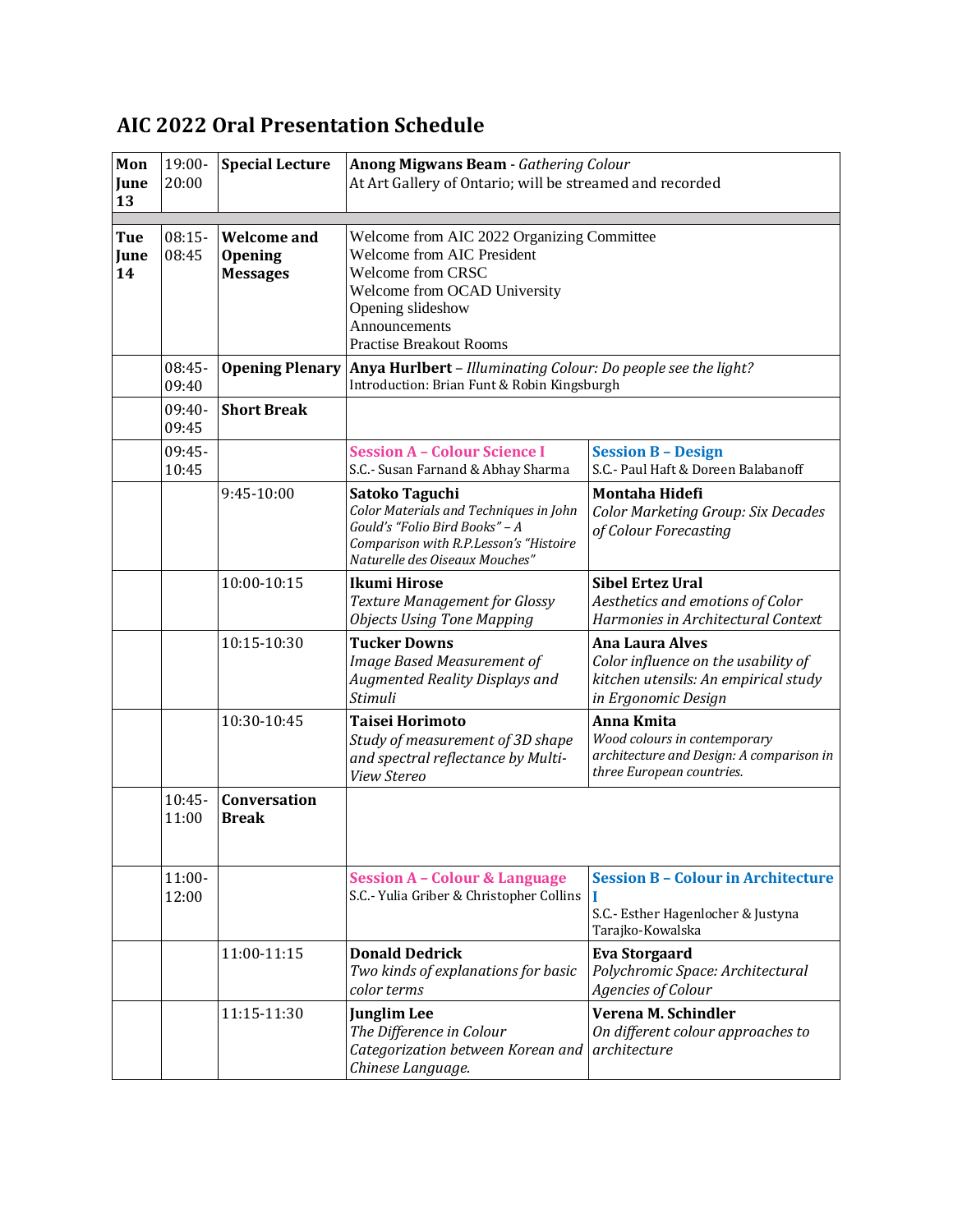| Tue<br>June<br>14 |                   | 11:30-11:45                           | <b>Merle Oguz</b><br>A Comparative Analysis of Estonian,<br>Swedish and Turkish Colour Idioms                                                                                  | Verónica Conte<br>Carrazedo: colours and stories of a<br>transient landscape                                                                                                    |
|-------------------|-------------------|---------------------------------------|--------------------------------------------------------------------------------------------------------------------------------------------------------------------------------|---------------------------------------------------------------------------------------------------------------------------------------------------------------------------------|
|                   |                   | 11:45-12:00                           | Jodi L. Sandford<br>"The painters had done it all in<br>green" In COLOR* - A Cognitive<br><b>Linguistic Construction Analysis</b>                                              |                                                                                                                                                                                 |
|                   | 12:00-<br>15:30   | <b>LONG BREAK /</b><br><b>POSTERS</b> |                                                                                                                                                                                |                                                                                                                                                                                 |
|                   | $15:30-$<br>16:10 | <b>Keynote</b>                        | Robert DeSalle - Sensing colour in nature<br>Introduction: Maggie Maggio                                                                                                       |                                                                                                                                                                                 |
|                   | $16:10-$<br>16:15 | <b>Short Break</b>                    |                                                                                                                                                                                |                                                                                                                                                                                 |
|                   | $16:15-$<br>17:30 |                                       | <b>Session A - Colour Education -</b><br><b>Traditional Colour Theory:</b><br><b>Historical Connections to New</b><br><b>Innovations</b><br>S.C.- Harald Arnkil & Judith Tinkl | <b>Session B - Colour in Architecture</b><br>$\mathbf{I}$<br>S.C.- Alessandro Premier & Verena M.<br>Schindler                                                                  |
|                   |                   | 16:15-16:30                           | <b>Adam Lauder</b><br>Josef Albers's Chromatic<br>Perspectivism                                                                                                                | Justyna Tarajko-Kowalska<br>"Thinking pink in architecture" - survey<br>on perception and preferences of pink<br>color by architecture students from<br>"millennial generation" |
|                   |                   | 16:30-16:45                           | <b>Esther Hagenlocher</b><br>Colour-Connections in the Oeuvre of<br><b>Fritz Seitz</b>                                                                                         | Elisa Cordero-Jahr<br>Color and modern architecture in the<br>south of Chile                                                                                                    |
|                   |                   | 16:45-17:00                           | Zena O'Connor<br>Exploring the origins of Itten's color<br>theories using digital color mapping                                                                                | <b>Ollier Xavière</b><br>Color and collective housing, Color at the<br>service of the 20th century heritage : Case<br>study of the Harlequin of Grenoble                        |
|                   |                   | 17:00-17:15                           | <b>Robert Hirschler</b><br>Contemporary Analysis of<br><b>Traditional Colour Theory</b>                                                                                        | <b>Gisele Carvalho</b><br>The colors of the housing buildings in<br>the neighbourhood of Boa Viagem,<br>Recife, Brazil                                                          |
|                   |                   | 17:15-17:30                           | <b>Ingrid Calvo Ivanovic</b><br>On Colour Bibliography for Design<br>Discipline: a Study to the References<br>Proposed by 34 Colour Courses                                    |                                                                                                                                                                                 |
|                   | $17:30-$<br>17:45 | Conversation<br><b>Break</b>          |                                                                                                                                                                                |                                                                                                                                                                                 |
|                   | 17:45-<br>19:00   |                                       | <b>Session A - Colour Education -</b><br><b>Teaching Innovations and</b><br>methodologies<br>S.C.- Luanne Stovall & Cat Pattie                                                 | <b>Session B - Colour &amp; Buildings</b><br>S.C.- Jimena Odetti & Kyoko Hidaka                                                                                                 |
|                   |                   | 17:45-18:00                           | <b>Emmanuel Kodwo Amissah</b><br>Colour preferences and use in<br>textiles design and decoration<br>amongst Ghanaian students                                                  | <b>Xuechang Leng</b><br>Powerful red on the buildings of the<br>Qinzheng Hall complex at the Garden<br>of Clear Ripples (Beijing)                                               |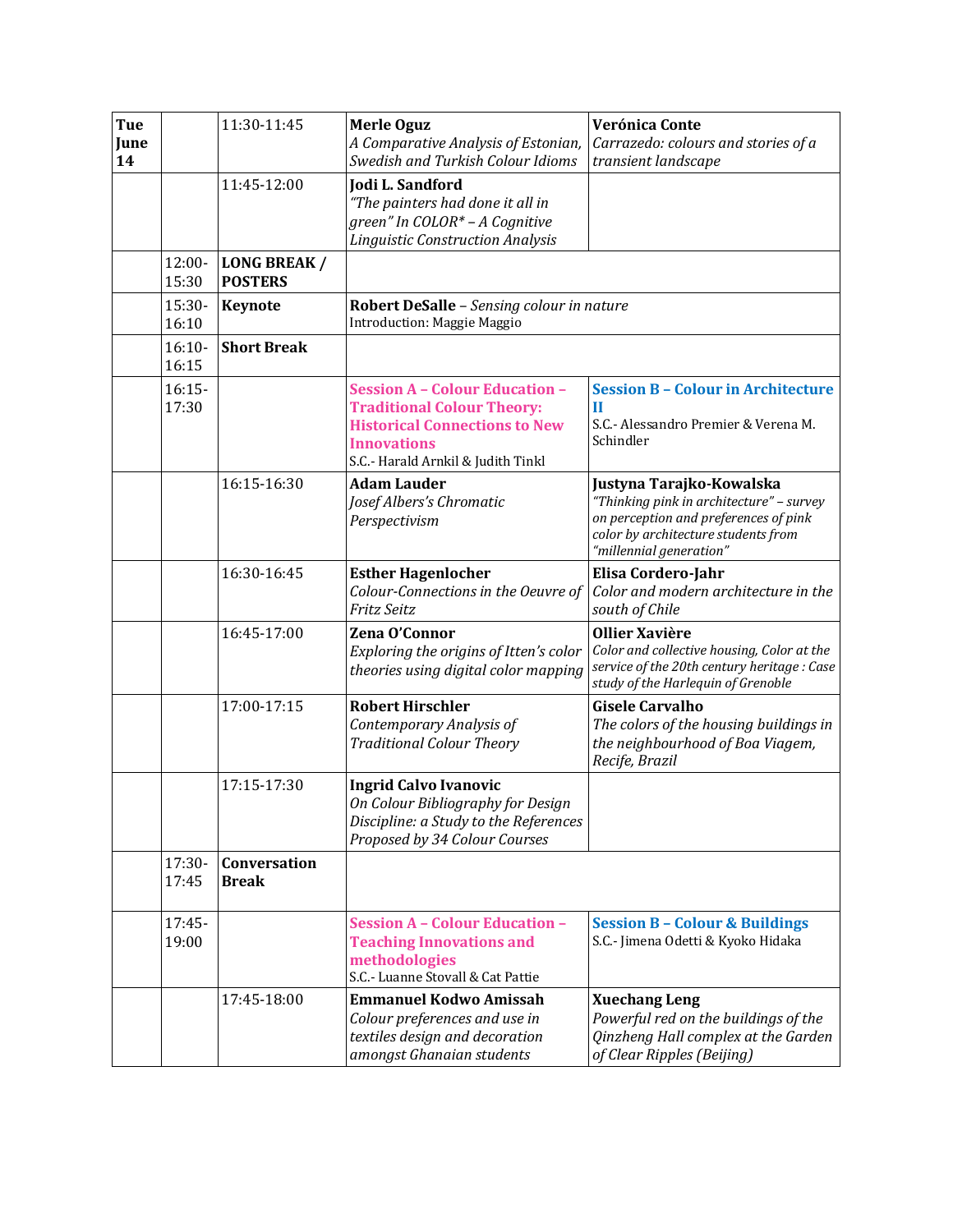| Tue<br>June<br>14 |                   | 18:00-18:15                  | <b>Maggie Maggio</b><br>Two voids in the Language of Colour                                                                  | <b>Alessandro Premier</b><br>Colin McCahon's house and its<br>colours: a glimpse of New Zealand<br>beyond its Colonial past                                                    |
|-------------------|-------------------|------------------------------|------------------------------------------------------------------------------------------------------------------------------|--------------------------------------------------------------------------------------------------------------------------------------------------------------------------------|
|                   |                   | 18:15-18:30                  | <b>David Briggs</b><br>A Shillito Student Portfolio from the<br>Mid-1940's                                                   | Yajun Wen<br>Research on the influence of the<br>natural environment of residence on<br>city color preference: a case study of<br>Busan, Korea                                 |
|                   |                   | 18:30-18:45                  | <b>Doreen Balabanoff</b><br>Colour, Light & Environment: an<br>experiential course opens up the<br>conversation about colour | <b>Chen-Hsin Yang</b><br>An Investigation of Color-Realm<br>Visual Perception: The Effectiveness<br>of Multi-Color Appliance of Design<br>Hotel (DH) Interior Design in Taiwan |
|                   |                   | 18:45-19:00                  | <b>Ellen Divers</b><br>Weaving the senses: learning about<br>color through sound and taste                                   |                                                                                                                                                                                |
| Wed<br>June<br>15 | 08:30-<br>09:10   | <b>Keynote</b>               | Introduction: Robin Kingsburgh                                                                                               | Anna Franklin - How do infants and children see and think about colour?                                                                                                        |
|                   | $09:10-$<br>09:15 | <b>Short Break</b>           |                                                                                                                              |                                                                                                                                                                                |
|                   | $09:15-$<br>10:30 |                              | <b>Session A - Colour &amp; Cultural</b><br><b>Preferences</b><br>S.C.- Ingrid Calvo Ivanovic & Osuanyi<br>Essel             | <b>Session B-Art: Inspiration &amp;</b><br><b>Materials</b><br>S.C.- David Griffin & Adam Lauder                                                                               |
|                   |                   | 9:15-9:30                    | <b>Mahshid Baniani</b><br>Everyday Objects' Color Preferences<br>Among University Students                                   | Kyoko Hidaka<br>Yellow is the Sound of a Trumpet: An<br>International Survey on the Association<br>between Color and Sound and a<br>Comparison with Color Theory               |
|                   |                   | 9:30-9:45                    | <b>Chu Wen Wang</b><br>Color meanings of lucky charms in<br>Taiwan                                                           | <b>Umut Eldem</b><br>Multimodal and Psuedo-Synaesthetic<br>Systems in Visual Music Composition:<br>Applying Color Harmony to the<br><b>Musical Process</b>                     |
|                   |                   | 9:45-10:00                   | <b>Hsien-Hsiang Meng</b><br>The Effect of Facial Mask Colour Tones<br>on the Image of Retail Services                        | <b>Carrie Firman</b><br>My Thoughts Appeared in the Sky: A<br>Synesthete Meets the Aurora                                                                                      |
|                   |                   | 10:00-10:15                  | Yan Lu<br>Modelling facial attractiveness from<br>various colour characteristics                                             | <b>Soo Kang</b><br>The Colour Sensation in the Art of<br>Maria Tomasula                                                                                                        |
|                   |                   | 10:15-10:30                  |                                                                                                                              | <b>Romesh Kumar</b><br>A History of Azo Pigments - for Color<br>in all Applications                                                                                            |
|                   | $10:30-$<br>10:45 | Conversation<br><b>Break</b> |                                                                                                                              |                                                                                                                                                                                |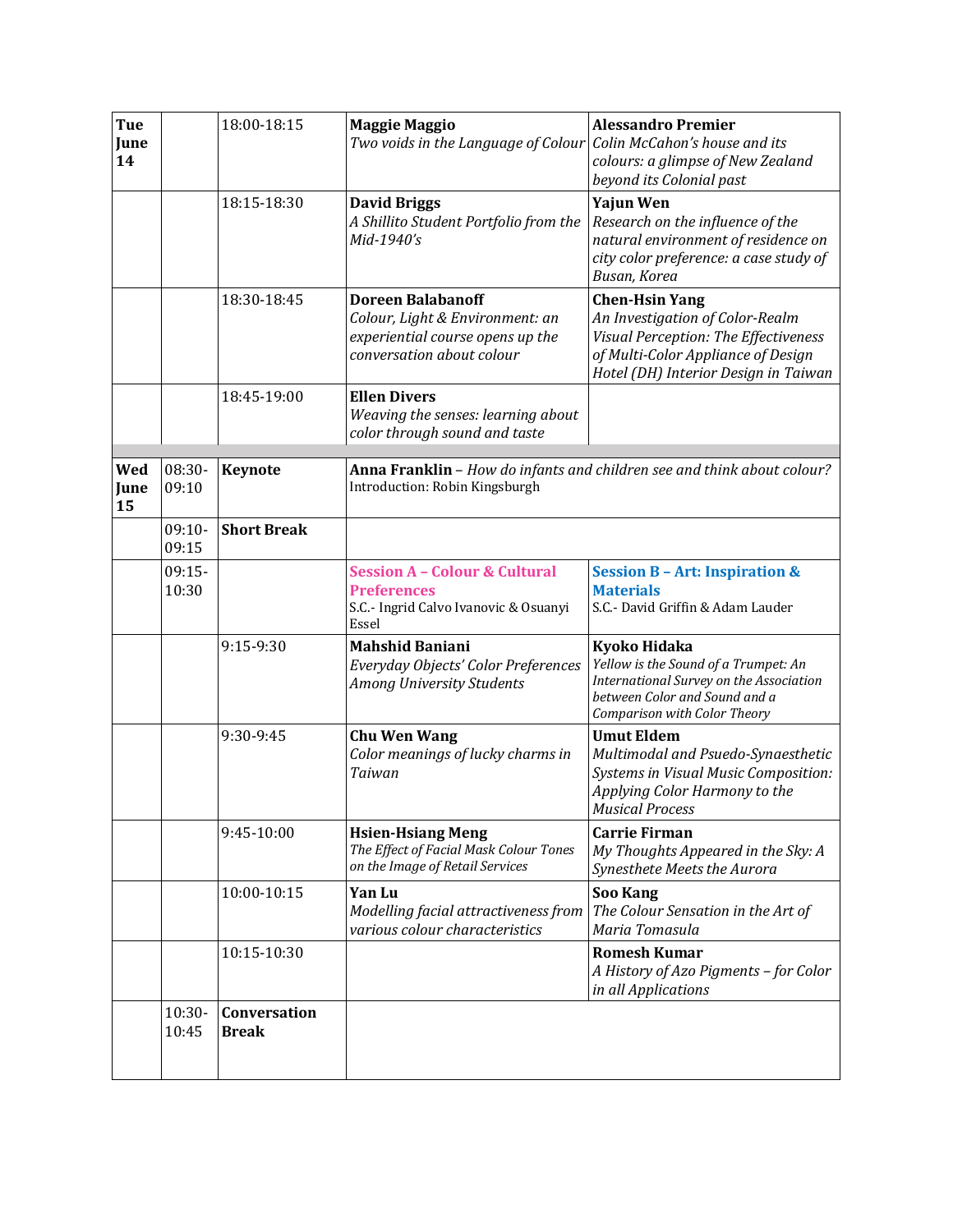| Wed<br>June<br>15 | $10:45-$<br>12:00 |                                      | <b>Session A - Colour Science II</b><br>S.C.- Yoko Mizokami & Anya Hurlbert                                                                 | <b>Session B - Study Group -</b><br><b>Environmental Colour Design</b>                                                                                                                               |
|-------------------|-------------------|--------------------------------------|---------------------------------------------------------------------------------------------------------------------------------------------|------------------------------------------------------------------------------------------------------------------------------------------------------------------------------------------------------|
|                   |                   | 10:45-11:00                          | <b>Che Shen</b><br><b>Measuring Display Observer</b><br><b>Metamerism</b>                                                                   | Chair: Verena M. Schindler<br>The Future of Environmental Colour<br>Design: The Conscious and the<br><b>Unconscious</b><br>Galyna McLellan<br>1.                                                     |
|                   |                   | 11:00-11:15                          | <b>Ehsan Ullah</b><br>Quantifying and Evaluating Color<br>Appearance Models based on<br>Helmholtz Kohlrausch Effect                         |                                                                                                                                                                                                      |
|                   |                   | 11:15-11:30                          | <b>Abigayle Weymouth</b><br>Perceived Speed in Transitions<br>between Neutral and Chromatic<br><b>Illumination</b>                          | 2.<br>Fiona McLachlan<br>3.<br>Clino Trini Castelli<br>4.<br>Lynnette Postuma<br>5.<br>Changying Xiang & Barbara<br>Szybinska Matusiak                                                               |
|                   |                   | 11:30-11:45                          | Qinyuan Li<br>Visual judgement of the tactile<br>properties of fabrics by altering colours                                                  | Kazim Hilmi Or<br>6.<br>Pía López-Izquierdo Botín<br>7.<br>8.<br><b>Cath Carver</b>                                                                                                                  |
|                   |                   | 11:45-12:00                          |                                                                                                                                             | Ralf Weber<br>9.                                                                                                                                                                                     |
|                   | 12:00-<br>3:30    | <b>LONG BREAK/</b><br><b>POSTERS</b> |                                                                                                                                             |                                                                                                                                                                                                      |
|                   | 15:30-<br>16:10   | <b>Keynote</b>                       | Reality<br><b>Introduction: Brian Funt</b>                                                                                                  | Michael J. Murdoch - Color in Layers: From Pepper's Ghost to Augmented                                                                                                                               |
|                   | $16:10-$<br>16:15 | <b>Short Break</b>                   |                                                                                                                                             |                                                                                                                                                                                                      |
|                   | $16:15-$<br>17:30 |                                      | <b>Session A - Colour Science III</b><br>S.C.- Charles Poynton                                                                              | <b>Session B - Special Session:</b><br><b>Recent Books about Colour</b>                                                                                                                              |
|                   |                   | 16:15-16:30                          | <b>Tanzima Habib</b><br>A weighted goodness-of-fit metric<br>for comparison of spectra                                                      | Chair: Verena M. Schindler<br>1. Clino Trini Castelli: No-Form                                                                                                                                       |
|                   |                   | 16:30-16:45                          | Olivia Kuzio<br>Simulating the Effect of Camera and<br>Lens Choice for Color Accurate<br>Spectral Imaging of Cultural<br>Heritage Materials | 2020: 10 racconti oltre il design<br>(2019)<br>2. Fiona McLachlan: Colour Beyond<br>the Surface: Art in Architecture<br>(2022)                                                                       |
|                   |                   | 16:45-17:00                          | <b>Ruili He</b><br>An Investigation on Visual Colour<br>Difference of 3D Printed Objects                                                    | 3. Paula Csillag: Communication with<br>Colors (2021)<br>4. Kyoko Hidaka: Color<br>Categorization (2021)<br>5. Eva Fay: Shillito Design School:<br>Australian Colour Education in the<br>70's (2021) |
|                   |                   | 17:00-17:15                          | <b>Hao Xie</b><br>The Luther Condition for All:<br><b>Evaluating Colorimetric Camera</b><br>Design for Personalized Color<br><b>Imaging</b> |                                                                                                                                                                                                      |
|                   |                   | 17:15-17:30                          | <b>David Briggs</b><br>Psychophysical Colour                                                                                                |                                                                                                                                                                                                      |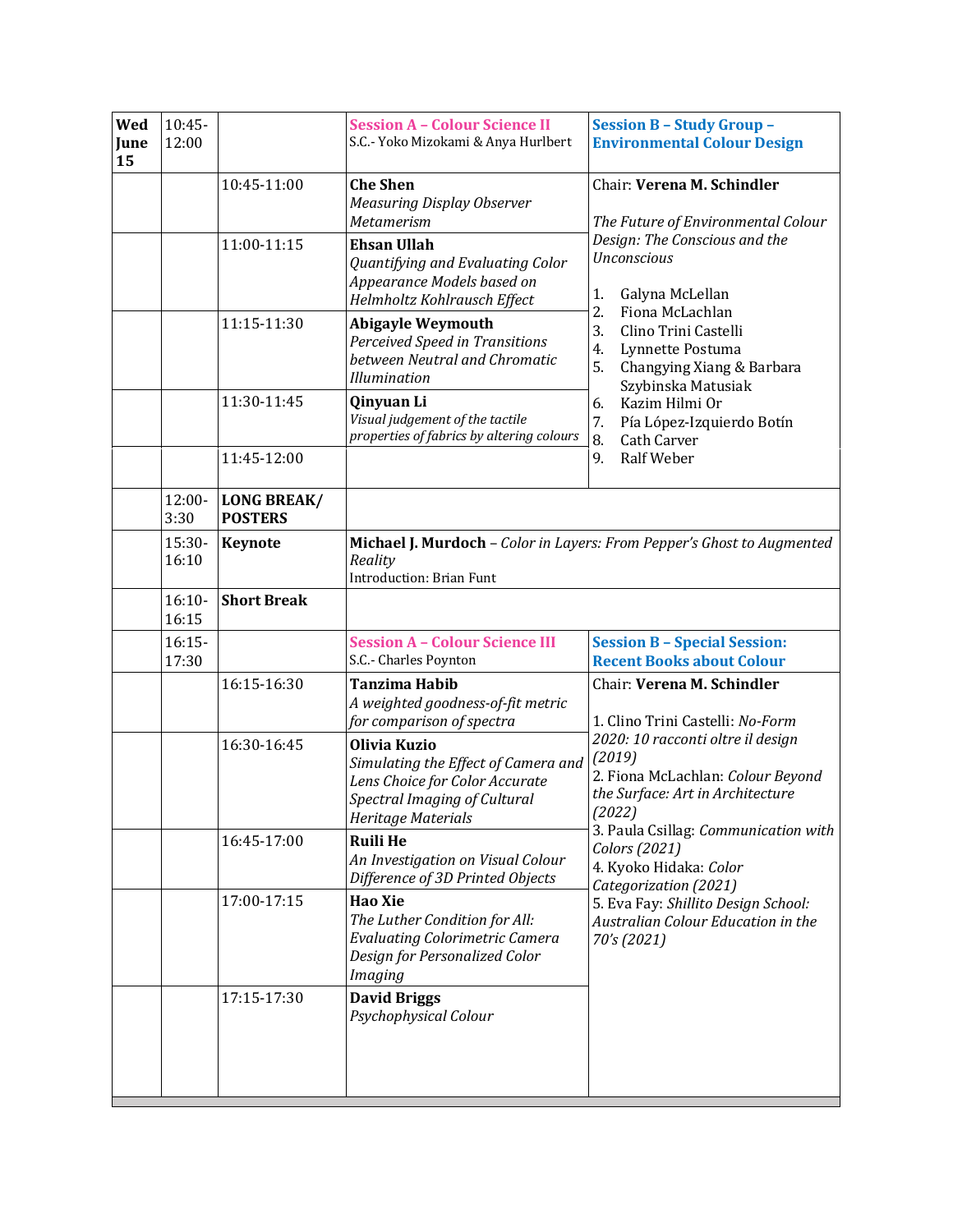| Thu<br>June<br>16 | 08:30-<br>09:45    |                                     | <b>Session A - Colour Science IV</b><br>S.C.- Stephen Westland & Venkat<br>Venkataramanan                                                                                           | <b>Session B - Study Group on Colour</b><br><b>Education</b>                                                                                                                |
|-------------------|--------------------|-------------------------------------|-------------------------------------------------------------------------------------------------------------------------------------------------------------------------------------|-----------------------------------------------------------------------------------------------------------------------------------------------------------------------------|
|                   |                    | 8:30-8:45                           | <b>Kyosuke Ota</b><br>Preliminary Evidence for the Effect of<br>Circadian Rhythms on Color Perception                                                                               | <b>Chairs: Robert Hirschler &amp; Maggie</b><br><b>Maggio</b>                                                                                                               |
|                   |                    | 8:45-9:00                           | <b>Qiang Xu</b><br>A parametric colour difference<br>study on the physical size effect                                                                                              | Update on the Joint ISCC/AIC Colour<br>Literacy Project:<br>Testing a Bottom-Up and Top-Down<br>Approach to Colour Education<br>8:30 Robert Hirschler<br>8:40 Maggie Maggio |
|                   |                    | 9:00-9:15                           | Yuki Ohira<br>3D printed human skin appearance with<br>a multilayered spatial distribution of<br>pigment components                                                                 |                                                                                                                                                                             |
|                   |                    | 9:15-9:30                           | <b>Ming Ronnier Luo</b><br>Cross-cultural influence of preferred<br>memory colours on mobile display<br>devices                                                                     | 9:00 Luanne Stovall<br>9:20 Huang Qian                                                                                                                                      |
|                   |                    | 9:30-9:45                           | <b>He Yuanyuan</b><br>Comparison of brightness<br>perception of facial skin with<br>differences of skin color                                                                       |                                                                                                                                                                             |
|                   | 09:45-<br>10:00    | <b>Conversation</b><br><b>Break</b> |                                                                                                                                                                                     |                                                                                                                                                                             |
|                   | $10:00 -$<br>10:40 | <b>Special Session</b>              | Panel: Light, Colour, and<br>Moderator: Tom Butters with Venkat Venkataramanan                                                                                                      |                                                                                                                                                                             |
|                   | $10:40-$<br>10:45  | <b>Short Break</b>                  |                                                                                                                                                                                     |                                                                                                                                                                             |
|                   | $10:45-$<br>12:00  |                                     | <b>Session A - Colour in Health &amp;</b><br><b>Design</b><br>S.C.- Sharyn Adler Gitalis & Vivian Lo                                                                                | <b>Session B - Colour in Aesthetics &amp;</b><br><b>Culture</b><br>S.C.- Ilene Sova & Sara Hartland Rowe                                                                    |
|                   |                    | 10:45-11:00                         | <b>Lou Ricome</b><br>Colour and care in space                                                                                                                                       | <b>Ivan Magrin-Chagnolleau</b><br>A Phenomenological Approach to<br><b>Color Theory and Aesthetics</b>                                                                      |
|                   |                    | 11:00-11:15                         | <b>Estelle Guerry</b><br>Color-design applied to the elderly's<br>nutrition: a public health issue                                                                                  | Lavina Bhaskar<br>The story of Colour in Traditional<br>Indian Folk Media and Art                                                                                           |
|                   |                    | 11:15-11:30                         | <b>Cat Pattie</b><br>Development of a questionnaire to<br>assess the impact of congenital<br>colour vision deficiencies on<br>education.                                            | <b>Nusa Maal</b><br>The Persistence of a Personal Palette                                                                                                                   |
|                   |                    | 11:30-11:45                         | <b>Elizabeth Neswald</b><br>The Colours of Diabetes:<br>Colorimetry, Chemical Indicators<br>and Colour Standardization in<br>Diabetic Sugar Measurement in the<br>Twentieth Century | <b>Osuanyi Essel</b><br>Decolonising Skin-lightening<br>Practices in Selected Ghanaian<br><b>Universities</b>                                                               |
|                   |                    | 11:45-12:00                         | Yulia A. Griber<br>Colour naming of post-COVID<br>participants hints to "darkening" of<br>perceived colour                                                                          | Jean-Luc Capron<br>Spatio-temporal Factors of Colored Light<br>Sequences in the Built Environment : the<br>case of a choral concert - Part Two                              |